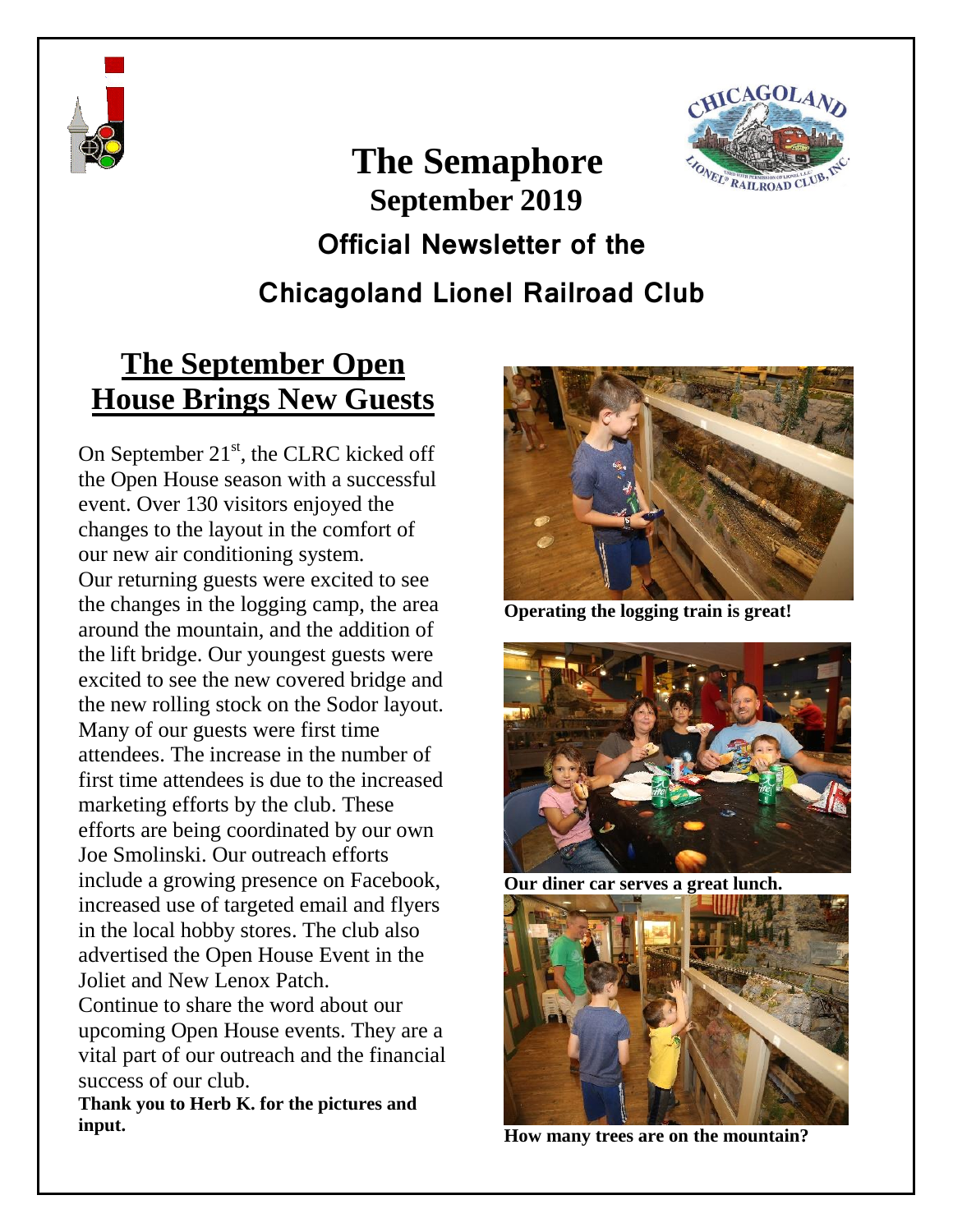## **Railroad Trivia Question**

Who is Shimbleshanks? The answer is found later in the newsletter.

## **September Clubhouse Update**

Our layout is looking great!

Thanks to the efforts of a talented and creative membership, the layout had many new changes in place for the September Open House event. Mark and Herb and John made great progress on the new lift bridge. Joe made improvements to the Sodor layout. Tom and Bill added rocks to the mountain and created a trailer park. Bill added new details to the logging camp. Joe and Tom added shelves upstairs for the new library. Jeff worked on track issues and modified the back shop vent. Many other members helped with the cleaning and organization of the club after the air conditioning installation. Thank you to everyone who helped. Our success would not be possible without your participation.



**Tom adds rockwork detail**



**Bill adds the finishing touches to the trailer camp.**



**Tom and Joe work on the library shelving**



**John works on the lift bridge wiring. Thanks to Herb K. for the pictures.**

#### **Trivia Question Answer:**

Skimbleshanks is the name of the Railroad Cat in the musical "CATS". He is responsible for ensuring the train runs on time and the mail gets delivered. Just ask him.

Thanks to Kevin B. for the trivia